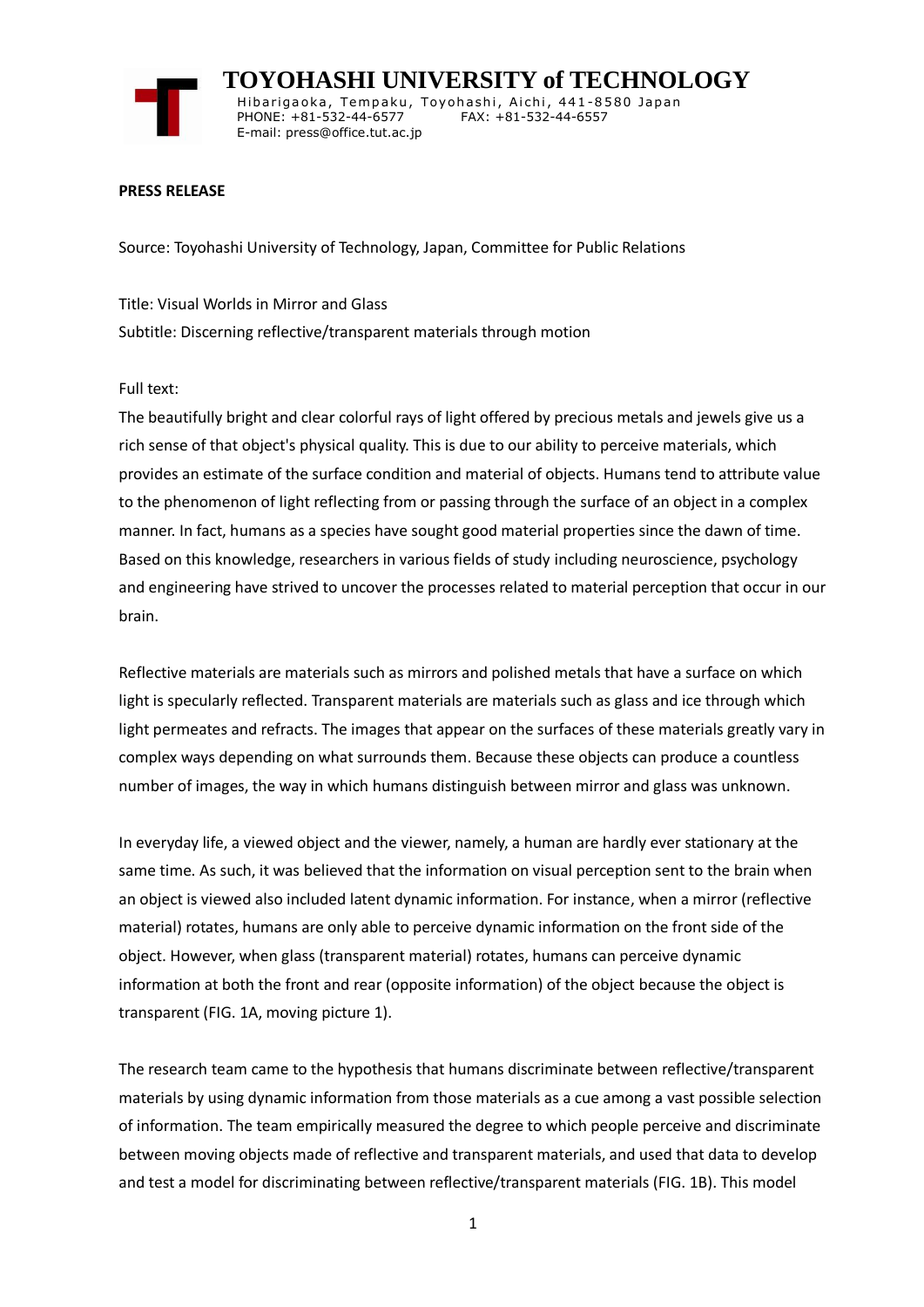

 **TOYOHASHI UNIVERSITY of TECHNOLOGY** Hibarigaoka, Tempaku, Toyohashi, Aichi, 441-8580 Japan PHONE: +81-532-44-6577 FAX: +81-532-44-6557 E-mail: press@office.tut.ac.jp

correlates closely with human perception and suggests that material perception in humans can be accurately predicted.

Lead author and PhD student Hideki Tamura explains: "Because humans can distinguish between the various materials that are around them such as metal, glass and wood with very high accuracy, we initially thought that the brain carries out complex information processing to achieve this task. However, our brains may actually only perform simple information processing using cues that summarize the information we need. This discovery is expected to be applied to material property reproduction technology based on the mechanism of our brains."

Research team leader Professor Shigeki Nakauchi states: "We come across mirrors and glass all the time in our daily lives, but they are actually very peculiar materials in terms of material perception because they do not possess any color and merely distort whatever is around them. We are able to perceive and enjoy mirror-like and glass-like properties and the other various materials in our world by way of dynamic information, which initially seemed unrelated to this perception."

This research suggests that humans use efficient cues when discriminating between materials. More specifically, humans can apply these cues to estimate or express the material state of an object using summarized information without needing to use all the information in, for example, a moving picture. The results of this research are therefore expected to be used in material property measurement systems and material reproduction technology that take insight from the mechanism of visual perception.

This study was supported by JSPS KAKENHI, grant numbers JP15H05922 and JP16J00273.

# Reference

Tamura, H., Higashi, H., Nakauchi, S. (2018). Dynamic Visual Cues for Differentiating Mirror and Glass. Scientific Reports, 8, 8403. DOI:10.1038/s41598-018-26720-x

Further information Toyohashi University of Technology 1-1 Hibarigaoka, Tempaku, Toyohashi, Aichi Prefecture, 441-8580, JAPAN Inquiries: Committee for Public Relations E-mail: press@office.tut.ac.jp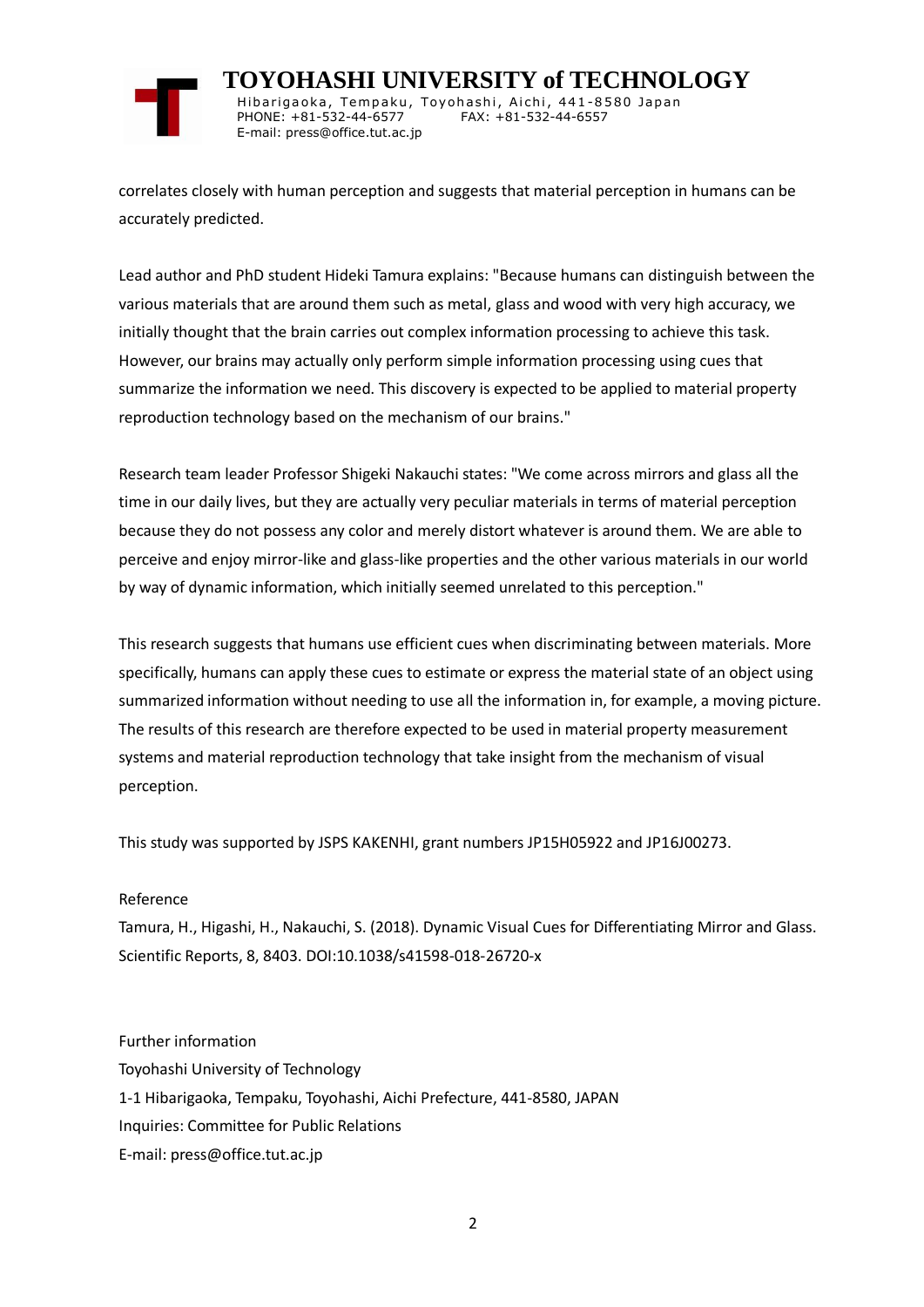

 **TOYOHASHI UNIVERSITY of TECHNOLOGY** Hibarigaoka, Tempaku, Toyohashi, Aichi, 441-8580 Japan PHONE: +81-532-44-6577 FAX: +81-532-44-6557 E-mail: press@office.tut.ac.jp

Toyohashi University of Technology founded in 1976 as a National University of Japan is a research institute in the fields of mechanical engineering, advanced electronics, information sciences, life sciences, and architecture.

Website[: https://www.tut.ac.jp/english/](https://www.tut.ac.jp/english/)



Caption: (A) Mirror/glass object (left-hand column) and dynamic information when objects are rotated to the left (right-hand column). The glass material contains more components moving in the opposite direction (right) to the rotation direction (left). (B) Comparison between the developed model and human perception. Each dot represents a moving picture used in the experiment. The X axis shows the model output and the Y axis shows the subject's response regarding how much light seemed to reflect or pass through in each moving picture.

Figure 1: